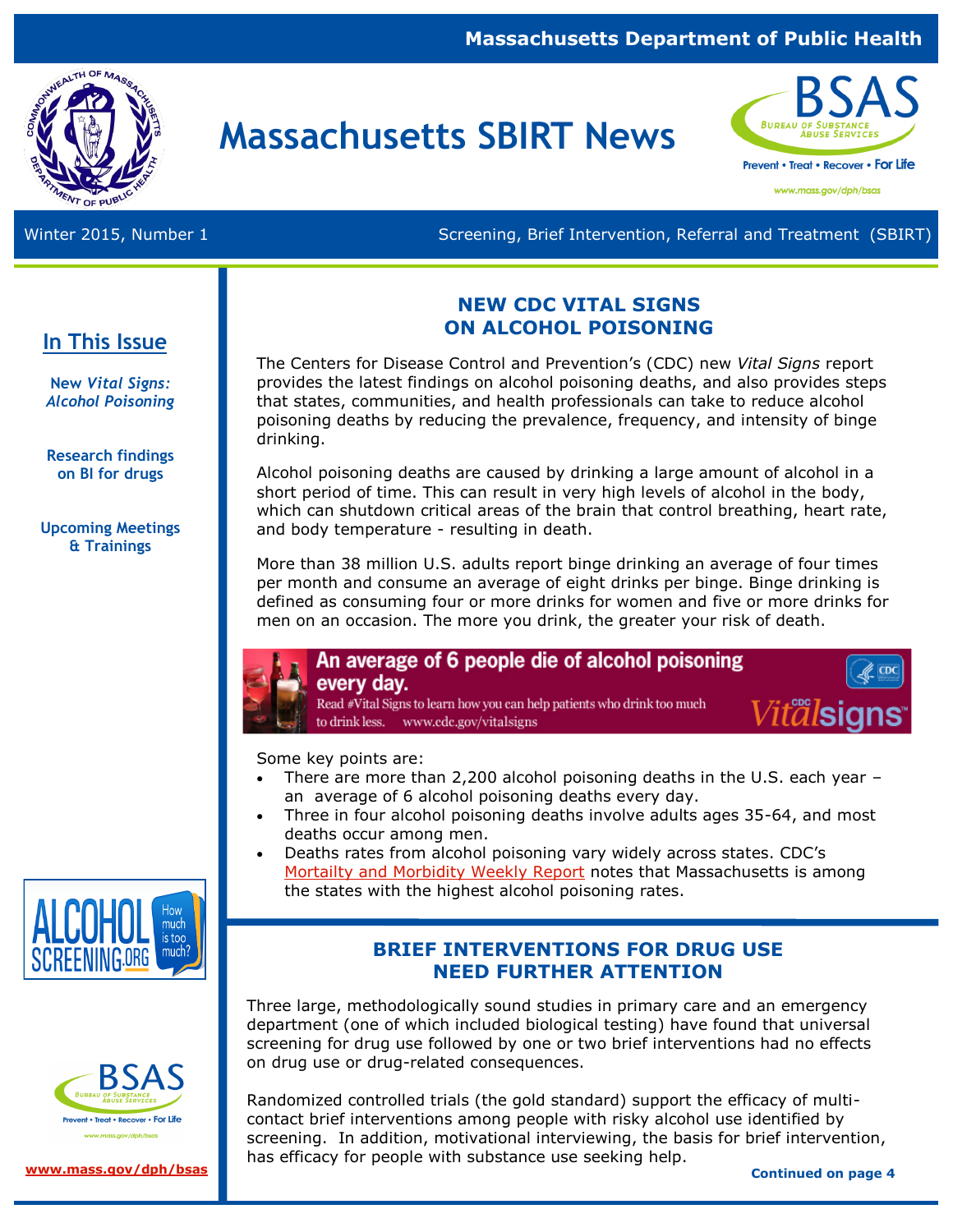## **New Course**



**National Institute** on Drug Abuse The Science of Drug Abuse & Addiction

A new continuing medical education/continuing education course (CME/CE), *[Talking to](http://www.drugabuse.gov/blending-initiative/cme-ce-simulation)  [Patients About Health Risk](http://www.drugabuse.gov/blending-initiative/cme-ce-simulation)* 

*[Behaviors](http://www.drugabuse.gov/blending-initiative/cme-ce-simulation)*, adds to a growing body of tools available through the National Institute on Drug Abuse (NIDA) to help healthcare professionals care for patients at risk for substance use disorders.

The online module provides a realtime patient simulation where physicians can practice motivational interviewing, a science-based technique designed to enhance patient/clinician interaction about problem health behaviors.

#### **NEW AND IMPROVED**

Central resource for anyone involved in preventing, intervening, treating, and supporting recovery from addictions in Massachusetts.

Look for career information, upcoming trainings around the state, links to professional organizations and more.



[www.careersofsubstance.org](http://www.careersofsubstance.org/)

## **Healthcare Symposium**

## **Current Realities and Future Vision: Developing an Inter-Professional, Integrated Healthcare Workforce**

### **May 28, 2015 Wheelock College**

This one-day symposium will explore methods to better integrate healthcare delivery across professions.

Social workers, educators, administrators, and medical practitioners will have opportunities during the conference to share effective models currently used in Massachusetts and to identify future partnerships and resources.

#### **[More on the Symposium and Registration](http://www.wheelock.edu/academics/graduate/social-work/healthcare-symposium)**

*The National SBIRT ATTC and a dynamic group of partners are hosting a national conference at the University of Pittsburgh's stateof-the-art simulation center. This innovative event will incorporate the use of Standardized Patients to bridge the gap between lectures and practice.* 

#### **Screening, Brief Intervention and Referral to Treatment (SBIRT) for alcohol and other drug use: An Interprofessional Conference**

#### **June 9-10, 2015**

The Peter M. Winter Institute for Simulation, Education and Research (WISER), Pittsburgh, PA

[Registration Fee:](http://ireta.org/sbirtatwiser?utm_source=iContact&utm_medium=email&utm_campaign=IRETA&utm_content=#overview) \$250 on or before April 6, 2015; \$300 after April 6, 2015



The target audience for this conference is health professionals – nurses, nurse practitioners, doctors, pharmacists, dentists, dental hygienists, behavioral health counselors and public health workers.

**[More on program and registration](http://ireta.org/sbirtatwiser?utm_source=iContact&utm_medium=email&utm_campaign=IRETA&utm_content=#overview)**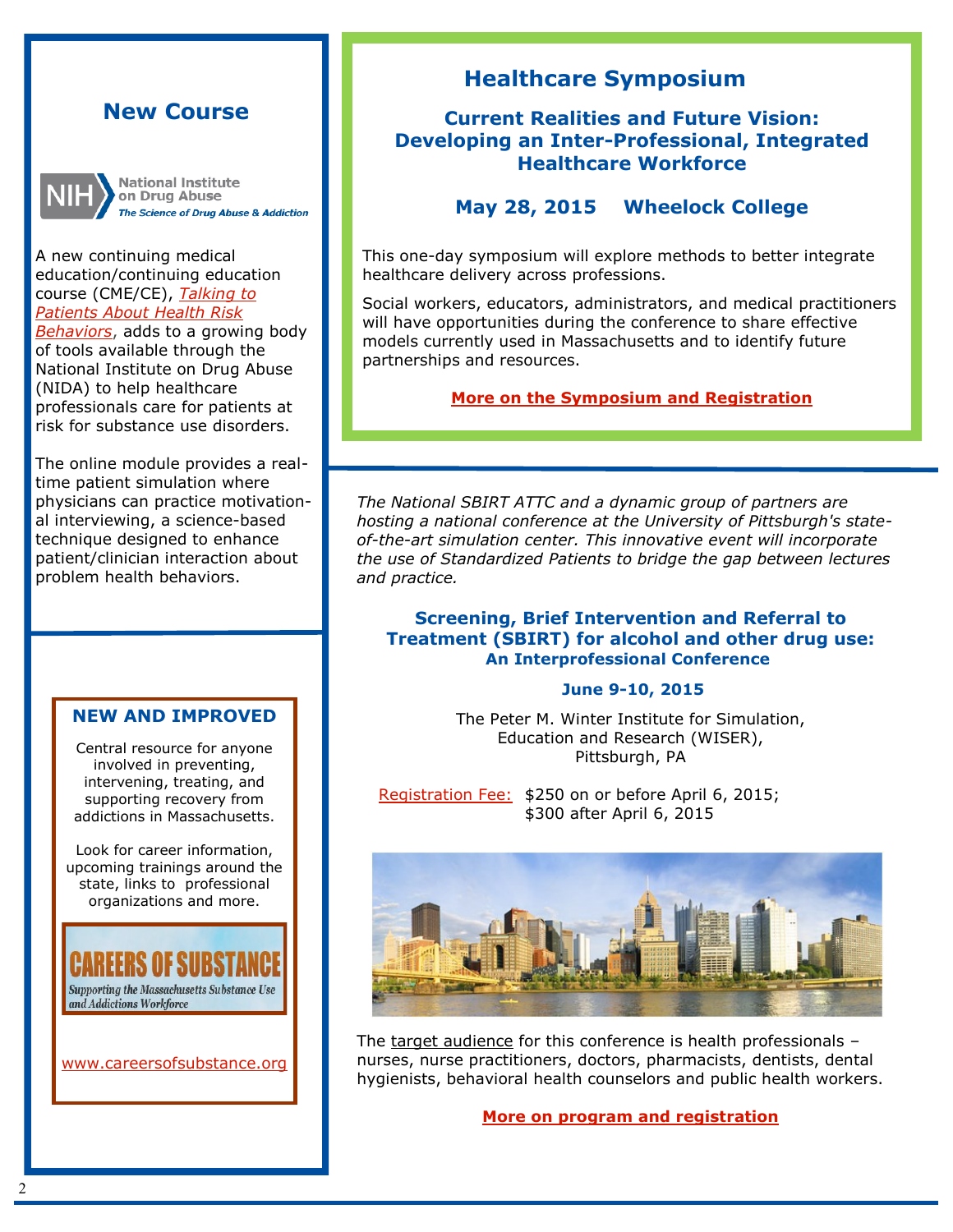## **Resources & Meetings**

\* \* \* \*

**Chief Resident Immersion Training (CRIT) Program in Addiction Medicine May 3-6, 2015 Application deadline: February 6, 2015**

Four-day immersion training for incoming chief residents and their faculty mentors on state-of-the-art methods to diagnose, manage, and teach about addiction medicine. This training equips chief residents with essential skills to teach addiction medicine and will help faculty mentors assist their chiefs with incorporating addiction issues into teaching.

**[More on program](http://www.bumc.bu.edu/care/education-and-training-programs/crit/)  [& application process](http://www.bumc.bu.edu/care/education-and-training-programs/crit/)** 



**Manualized Brief Treatment of Substance Abuse for Social Workers in Health Care Settings Two day training (BSAS: #113): Jan 30 and March 6 Marlborough**

**[More on training/registration](http://www.cvent.com/d/trqnz7)**



#### **SAVE THE DATE**

**Telling Our Stories 6th Annual Patient Navigator/ Community Health Worker Conference**

**Tuesday, May 19, 2015**



and the University of Massachusetts Medical School Office of Continuing Medical Education

## **Friday, February 6, 2015**

**7:30 a.m. - 8:00 a.m.** 

*Pain Management and Prevention of Substance Use Addiction in Primary Care*

#### **Presenter: Ruth Potee, MD**

Ruth Potee, MD is a family physician with Valley Medical Group who specializes in addiction treatment and pain management.

#### **Learning Objectives**

- Learn about evidence-based treatment protocols for pain management in primary care
	- Learn how to assess for potential substance abuse, including whether a patient is in trouble with prescriptions
- Learn how to use formal agreements with patients when prescribing

#### **[Click here to register](https://attendee.gotowebinar.com/register/2102462309062446338)**

- You will then be prompted to enter registration information
- A confirmation e-mail will be sent to you with both the call -in number and webinar instructions after you successfully register.

Participants who want Category 1 CME Credits will be required to join GoToWebinar live.

Participants who call in using a phone without obtaining the PIN (provided after joining GoToWebinar) will be in listen-only mode.

The series will be recorded and posted on MBHP's website in order to allow participants to listen to previous sessions.

Category 2 CME Credits are available to participants who register for the recorded sessions.



**MASSACHUSETTS SUBSTANCE ABUSE INFORMATION** AND EDUCATION HELPLINE

800-327-5050 · HELPLINE-ONLINE.COM

#### **To learn more contact:**

Carol Girard Coordinator, SBIRT Programs Bureau of Substance Abuse Services MA Department of Public Health

[Carol.D.Girard@state.ma.us](mailto:Carol.D.Girard@state.ma.us) 

## Prevent • Treat • Recover • **For Life**